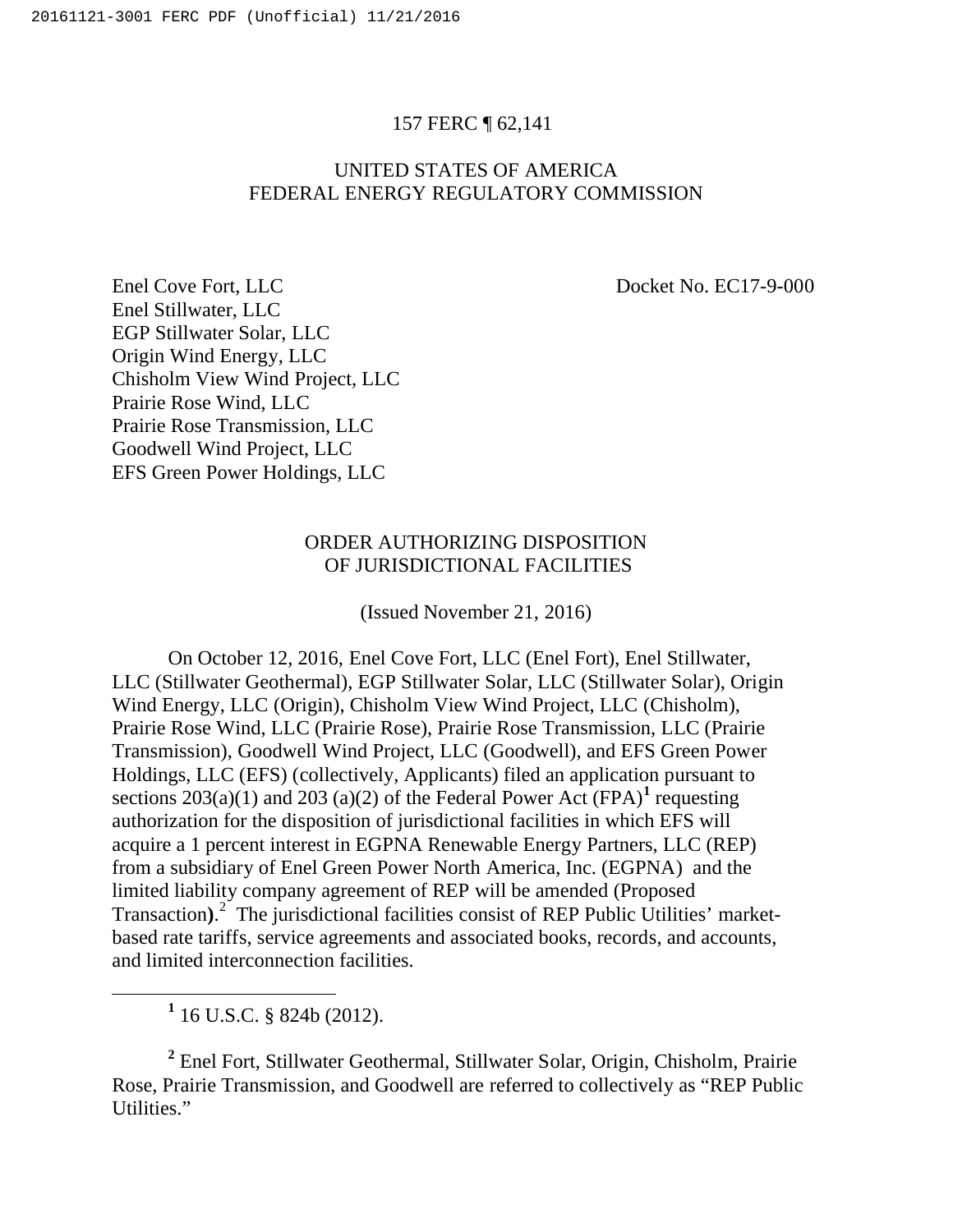Docket No. EC17-9-000 - 2 -

Applicants state that the Proposed Transaction may not require authorization under FPA section  $203(a)(1)$  and  $203(a)(2)$ ; however out of an abundance of caution, it nonetheless requests the Commission to authorize the Proposed Transaction. This order authorizes the Proposed Transaction without making any determination of jurisdiction.**<sup>3</sup>**

 Applicants state that Enel Cove owns a 25 megawatt (MW) geothermal generation facility (Cove Fort Facility) located in the PacifiCorp-East (PACE) balancing authority area (BAA). The Cove Fort Facility is a qualifying small power production facility under the Public Utility Regulatory Policies Act of 1978 (PURPA). The output from the Cove Fort Facility is committed under a long-term contract to the Salt River Project. Cove Fort is authorized to sell power at marketbased rates.

Applicants state that Stillwater Geothermal owns a 47.2 MW geothermal generation facility (Stillwater Geothermal Facility) located in the Nevada Power BAA. The Stillwater Geothermal Facility is a QF. The output from the Stillwater Facility is committed under a long-term contract to NV Energy, Inc. Stillwater Geothermal is an exempt wholesale generator (EWG) and is authorized to sell power at market-based rates.

Applicants state that Stillwater Solar owns a 22 MW solar generation facility (Stillwater Solar Facility) located in the Nevada Power BAA. The Stillwater Solar Facility is a QF. The output from the Stillwater Geothermal Facility is committed under a long-term contract to NV Energy, Inc. Stillwater Solar is authorized to sell power at market-based rates.

Applicants state that Origin owns a 150 MW wind generation facility (Origin Facility) located in the service territory of Oklahoma Gas and Electric Company (Oklahoma Gas) within the Southwest Power Pool (SPP) market. The output from the Origin Facility is committed under a long-term contract to Arkansas Electric Cooperative Corporation. Origin is an EWG and is authorized to sell power at market-based rates.

Applicants state that Chisholm owns a 235 MW wind generation facility (Chisholm Facility) located in the service territory of Oklahoma Gas within the SPP market. The output from the Chisholm Facility is committed under a longterm contract to Alabama Power Company. Chisholm is an EWG and is authorize to sell power at market-based rates.

Applicants state that Prairie Rose owns a 200 MW wind generation facility

**<sup>3</sup>** *See Ocean State Power,* 47 FERC ¶ 61,321 (1989).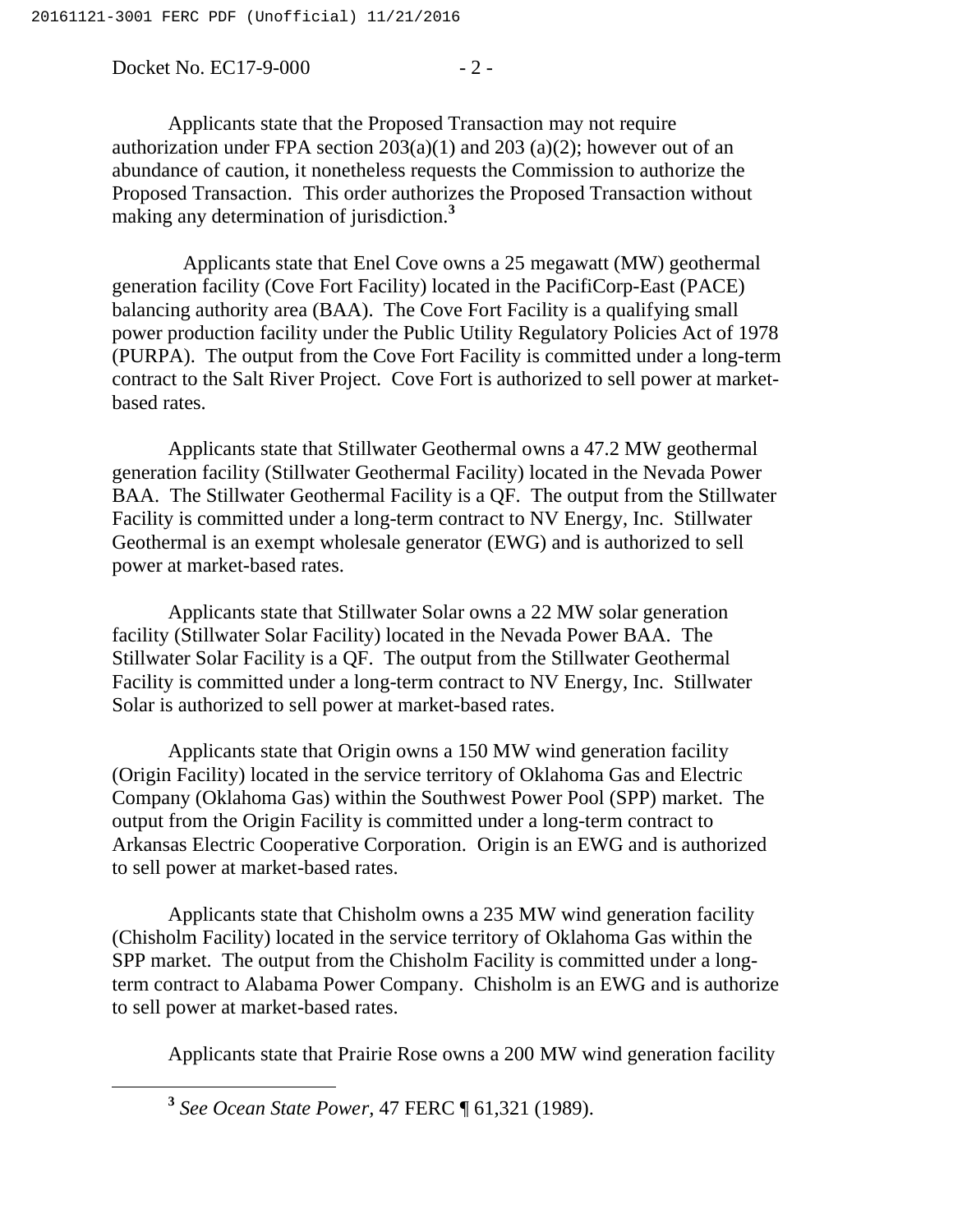Docket No. EC17-9-000 - 3 -

(Prairie Rose Facility) located within the Midcontinent Independent System Operator, Inc. (MISO) market. The output from the Prairie Rose Facility is committed under a long-term contract to Northern States Power Company. Prairie Rose is an EWG and is authorized to sell power at market-based rates.

Applicants state that Prairie Transmission is a wholly owned subsidiary of Prairie Rose. Prairie Transmission provides interconnection service between the Prairie Rose Facility and the transmission grid pursuant to a service agreement filed with the Commission and a waiver of the requirement to file an open access transmission tariff and other transmission related waivers.**<sup>4</sup>**

Applicants state that Goodwell owns a 200 MW wind generation facility (Goodwell Facility) located in the service territory of Southwestern Public Service Company within the SPP market. The output from the Goodwell Facility is committed under a long-term contract to Public Service Company of Oklahoma. Goodwell is an EWG and is authorized to sell power at market-based rates.

 Applicants state that EGPNA is a wholly owned subsidiary of Enel Green Power International, B.V. (Enel Green Power International). Enel Green Power International is a wholly owned subsidiary of Enel S.p.A., a traditional utility company owned in part by the government of Italy. EGPNA through its wholly owned subsidiary EGPNA REP Holdings, LLC (REP Holdings) owns a 51 percent ownership interest in REP, consisting of 100 percent of the Class A membership interests in REP. The Class A membership interests are active voting securities. Applicants state that EGPNA controls REP through its indirect ownership of Class A membership interests in REP and its appointment as the manager of REP. Applicants state that REP controls the REP Public Utilities and certain non-utility generation projects companies (Non-Utility Projects Companies).

Applicants state that the Non-Utility Project Companies own certain nonutility generation projects (Non-Utility Projects). The Non-Utility Projects consist of hydroelectric, geothermal, and solar generation facilities having a total installed capacity of approximately 335 MW. Applicants state that each of the Non-Utility Projects (other than one project in Canada) is a QF under PURPA.

Applicants state that EFS currently owns a 49 percent ownership interest in REP, consisting of 100 percent of the Class B membership interests in REP. The Class B membership interests in REP are passive non-voting securities.

Applicants state that EFS is a wholly owned subsidiary of EFS Renewable Holdings, LLC (EFS Holdings). EFS Holdings is a wholly owned subsidiary of

**<sup>4</sup>** *Prairie Rose Transmission, LLC,* 140 FERC 61,245 (2012).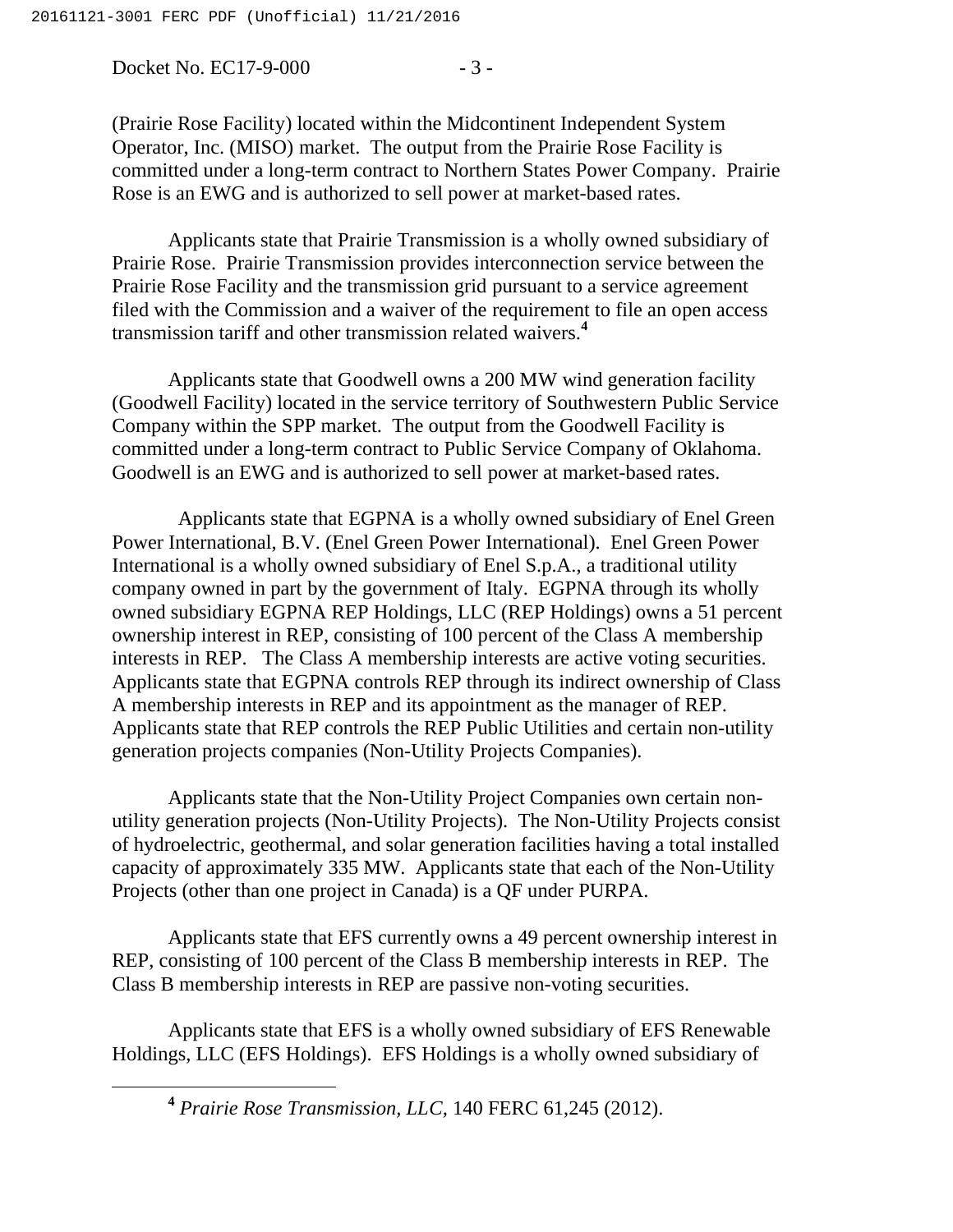Docket No. EC17-9-000 - 4 -

Aircraft Services Corporation (ASC). ASC is owned 26.89 percent by Retailer Credit Services, Inc., 12.67 percent by EFS-L INC., 12.67 percent by SFG XXVII Inc., 12.67 percent by FULL SERVICE LEASING CORP., and 35.10 percent by GE Capital US Holdings, Inc. (GECUS). Each of Retailer Credit Services, Inc., EFS-L, INC., SFG XXVII INC. and FULL SERVICE LEASING CORP. is owned 100 percent by GECUS. GECUS is owned 100 percent by GE Capital Global Holdings, LLC, which is owned 100 percent by General Electric Company (General Electric).

Applicants state that through its subsidiaries, General Electric is a passive owner and investor in a number of generating facilities in the United States. General Electric's interest in each of these facilities is pursuant to a lease or similar passive ownership arrangement whereby a subsidiary of General Electric or a financing institutional either (a) holds title to the facility for the benefit of General Electric and leases the facility to another entity, or (b) holds some nonjurisdictional interest in the facility, but does not directly or indirectly make or manage any sale of power or transmission service associated with the facility. Applicants state that neither General Electric nor any of its affiliates is a public utility with a franchised electric service territory in the United States.

Applicants state that EFS Holdings is affiliated with Linden VFT, LLC (Linden VFT), which owns a merchant transmission facility (VFT Facility) in Linden, New Jersey and New York, New York. The VFT Facility connects the PJM Interconnection, L.L.C. (PJM) and New York Independent System Operator, Inc. (NYISO) service territories. PJM has operational control of the VFT Facility, and transmission service over the VFT Facility is provided under the merchant transmission provisions of PJM's Open Access Transmission Tariff (OATT). Applicants state that all of the transmission capacity on the VFT Facility is committed to non-affiliated customers, except as purchased on the PJM Open Access Same-Time Information System (OASIS) pursuant to protocols established by PJM and NYISO. Applicants state that, aside from General Electric's interest in Linden VFT, neither General Electric nor any of its affiliates owns or controls any transmission facilities in the United States, other than the limited interconnection facilities required to connect individual generating facilities to the transmission grid.

Applicants state that several affiliates of General Electric have non-passive interests in generating facilities in various regions of the United States. These include eleven entities within the geographic market which there is an overlap with generation facilities owned by the REP Public Utilities and the Non-Utility Project Companies. Specifically, General Electric affiliates own and control a total of 2,405.3 MW of generation in PJM; 30.7 MW of generation in ISO-NE and; 1,699.5 MW in CAISO.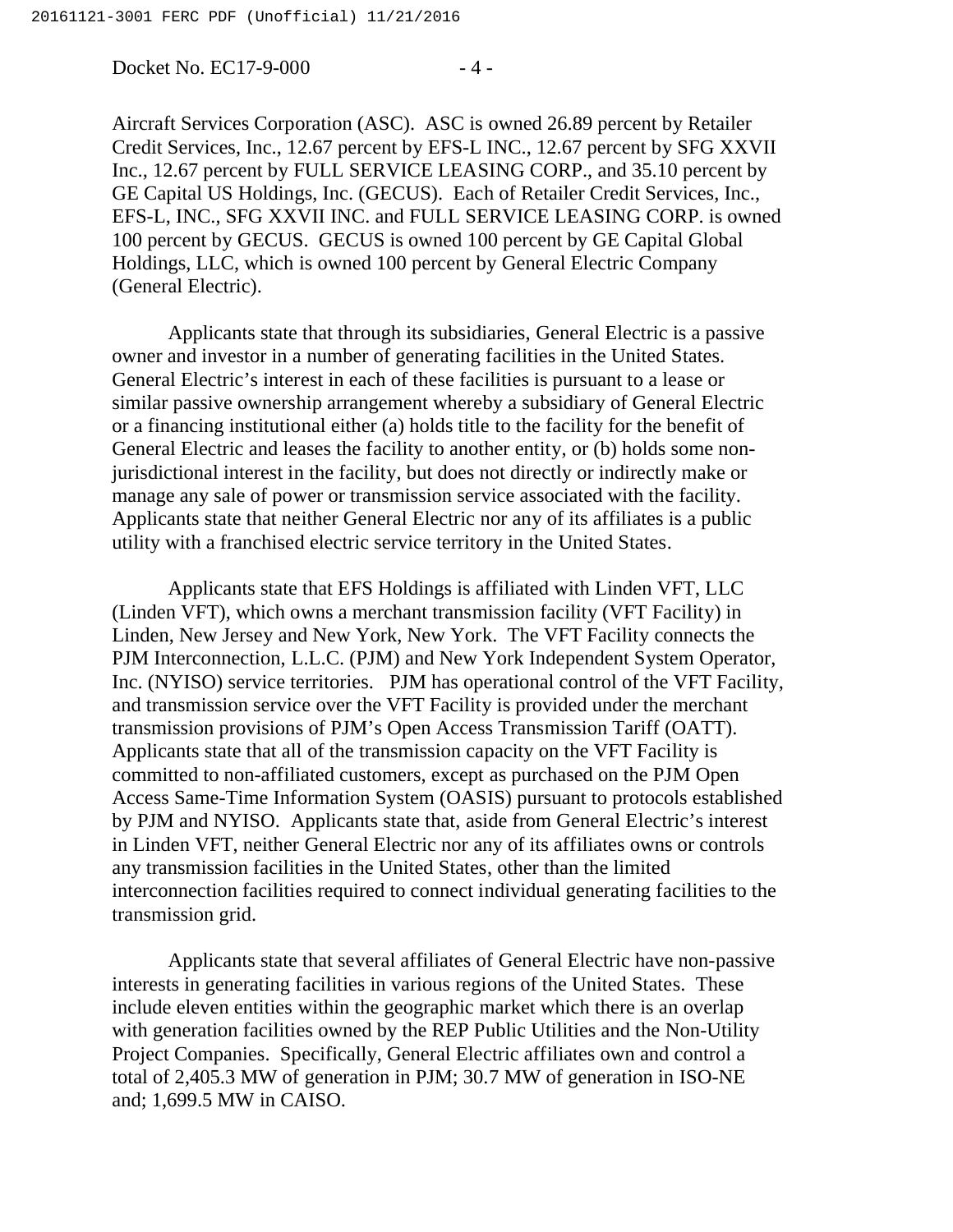Docket No. EC17-9-000 - 5 -

According to Applicants, REP Holdings will sell a 1 percent interest in REP to EFS. As a result of the Proposed Transaction, the indirect 51 percent Class A membership interest in REP held by EGPNA through REP Holdings will decrease from 51 percent to 50 percent, and EFS' 49 percent Class B membership interest in REP will increase from 49 percent to 50 percent. Applicants state that EGPNA will remain as manager of REP. In addition, as part of the Proposed Transaction, the limited liability company agreement of REP will be modified as follows: (i) certain dollar thresholds for the exercise of consent rights by the Class B member (i.e. EFS) with respect to major decisions (e.g. incurrence of indebtedness) will be lowered, (ii) a provision for the automatic approval of prospective budgets within 110 percent of prevailing budgets in the absence of agreement between the Class A and Class B member will be deleted, (iii) the appointment of officers of REP will require the approval of the Class A and Class B members, (iv) certain other provisions will be changed, and (v) certain ancillary agreements will be modified.

Applicants state that after the consummation of the Proposed Transaction, the Class B membership interests will remain as passive interests that do not give EFS a voice in the day-to-day operations of REP or its subsidiaries and will not constitute voting securities. EGPNA will retain an indirect 50 percent Class A membership interest in REP, will be the manager of REP, and will have all day-today control over the operation and management of REP and its subsidiaries.

Applicants state that the Proposed Transaction is consistent with the public interest and will not adversely affect competition, rates or regulation. With respect to competition, Applicants state that the Proposed Transaction presents no horizontal market power concerns in the ISO-NE, PJM, and CAISO markets, the relevant geographic markets. First, Applicants state that the Proposed Transaction will not result in an overlap of generation having any competitive effects because EFS will only acquire passive membership interest in REP. Applicants state that the Class B membership interests in REP to be acquired by EFS will not constitute voting securities and therefore, their acquisition cannot result in any change in control of jurisdictional assets. Second, Applicants state that all the generation indirectly owned or controlled by REP through REP Public Utilities and the Non-Utility Project Companies is committed pursuant to long-term contracts. Third, Applicants state that, even if the above facts are ignored, the extent of overlap of installed capacity in each of the relevant markets from the Proposed Transaction is *de minimis.* Specifically, Applicants state that the combined generation shares of REP, together with EFS and its affiliates, in the three relevant markets range from 0.3 to 2.8 percent. Applicants state that these small shares of total installed capacity in the ISO-NE, PJM, and CAISO markets are well within the range of ownership shares that satisfies the *de minimis* standard. Therefore, Applicants assert that the Proposed Transaction does not present horizontal market power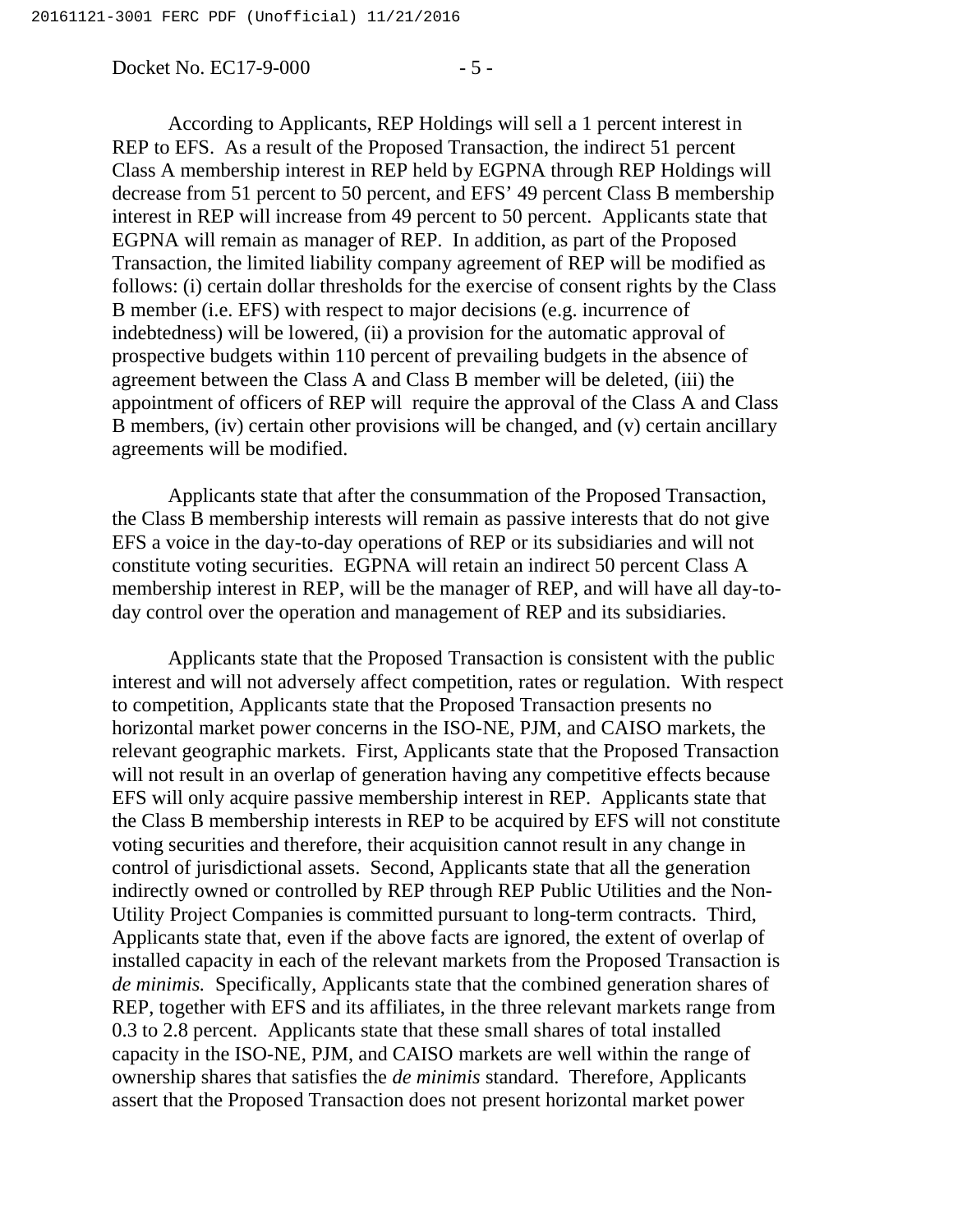Docket No. EC17-9-000 - 6 -

## concerns.

 Applicants state that the Proposed Transaction presents no vertical market power concerns. Applicants state that the Proposed Transaction does not involve the combination of control over generation with control over transmission or other vertical inputs to generation. With one exception that would not allow the exercise of vertical market power<sup>5</sup>, neither REP, EFS, nor their affiliates own or control in any of the relevant geographic markets: (i)) any electric transmission facilities other than limited interconnection facilities; (ii) any intrastate natural gas transportation, storage, or distribution facilities; (iii) physical coal supply sources or access to transportation of coal supplies; or (iv) any generation capacity development sites that would constitute barriers to entry to the generation market. Therefore, according to Applicants, the Proposed Transaction does not raise any vertical market power concerns.

With respect to rates, Applicants state that the Proposed Transaction will not have any effect on the rates charged to either wholesale sales or transmission service customers. Applicants state that following the Proposed Transaction, all jurisdictional wholesale sales of electric energy by the REP Public Utilities and their affiliates and EFS and its affiliates will continue to be made at market-based rates. Applicants state that while certain affiliates of the Applicants currently provide unbundled transmission services, costs attributable to the Proposed Transaction will not be flowed through to transmission customers, and therefore their rates will not be affected by the Proposed Transaction.

With respect to regulation, Applicants state that the Proposed Transaction will have no effect on the Commission's regulation of the jurisdictional activities of the Applicants or their affiliates. Applicants state that all jurisdictional wholesale power sales and transmission service by Applicants and their affiliates will remain subject to the jurisdiction of the Commission. In addition, Applicants state that the Proposed Transaction will have no effect on state commission regulation and does not require approval from any state regulatory agency.

Applicants state that the Proposed Transaction will not result in crosssubsidization of a non-utility associate company or the pledge or encumbrance of utility assets for the benefit of an associate company. Applicants assert that the Proposed Transaction falls within one of the "safe harbors" adopted by the Commission for which detailed explanation and evidentiary support to demonstrate a lack of cross-subsidization

**<sup>5</sup>** Applicants note that Linden VFT owns a 345 kilovolt frequency transformer used as a component of a transmission line interconnecting PJM and NYISO. Applicants state that the operation of this facility is subject to an Open Access Transmission Tariff, and cannot be used to exercise transmission market power.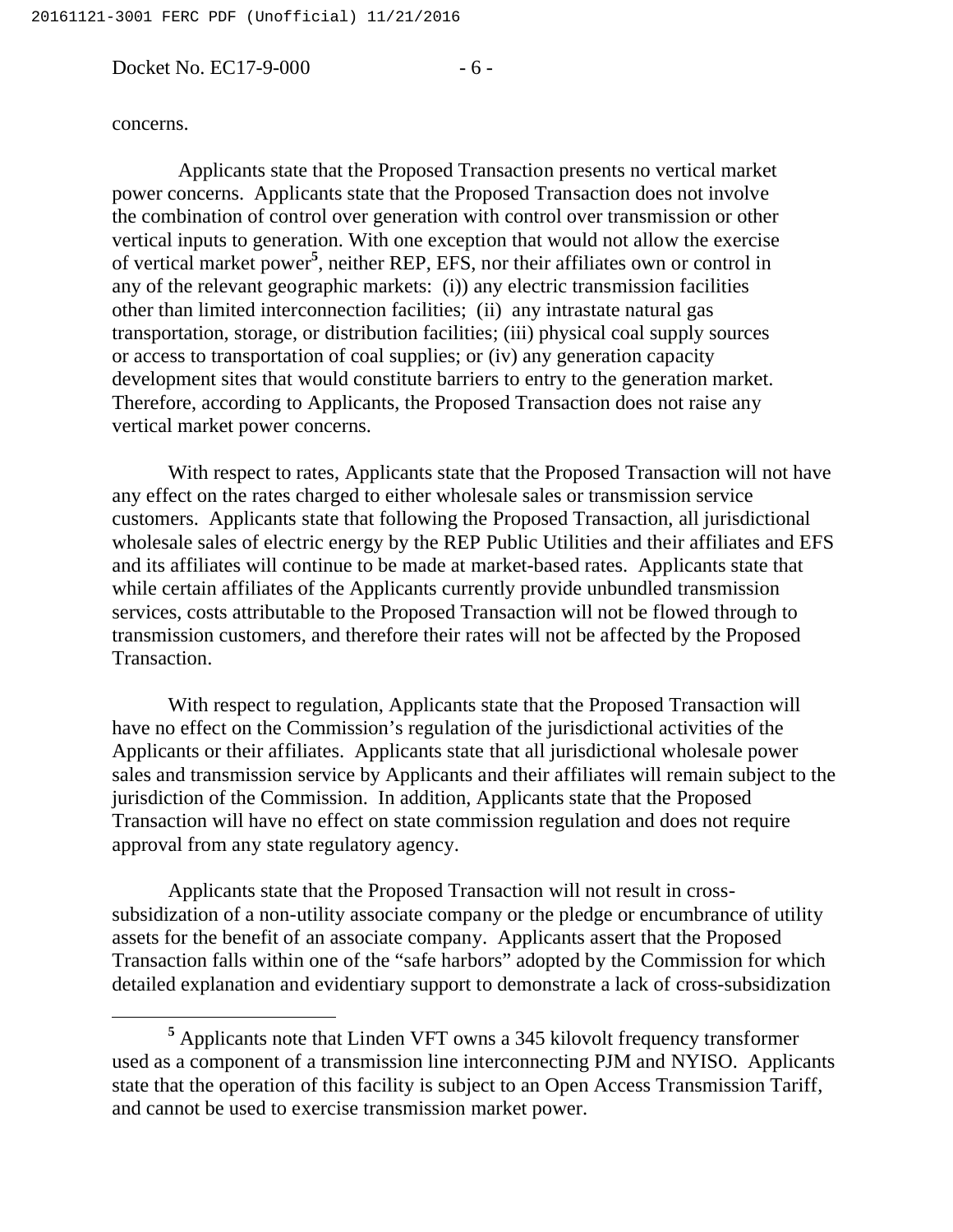Docket No. EC17-9-000 - 7 -

is not required. Applicants more specifically state that the Proposed Transaction does not involve a franchise public utility with captive customers.

Additionally, Applicants verify that, based on the facts and circumstances known to them or that are reasonably foreseeable, the Proposed Transaction will not result in, at the time of the Proposed Transaction nor in the future: (1) any transfer of facilities between a traditional public utility associate company that has captive customers or that owns or provides transmission service over jurisdictional transmission facilities, and an associate company; (2) any new issuance of securities by a traditional public utility associate company that has captive customers or that owns or provides transmission service over jurisdictional transmission facilities, for the benefit of an associate company; (3) any new pledge or encumbrance of assets of a traditional public utility associate company that has captive customers or that owns or provides transmission service over jurisdictional transmission facilities, for the benefit of an associate company; or (4) any new affiliate contract between a non-utility associate company and a traditional public utility associate company that has captive customers or that owns or provides transmission service over jurisdictional transmission facilities, other than non-power goods and services agreements subject to review under Sections 205 and 206 of the FPA.

This filing was noticed on October 6, 2016 with comments, protests or interventions due on or before October 26, 2016. None were filed.

Information and/or systems connected to the bulk power system involved in this Proposed Transaction may be subject to reliability and cybersecurity standards approved by the Commission pursuant to FPA section 215. Compliance with these standards is mandatory and enforceable regardless of the physical location of the affiliates or investors, information databases, and operating systems. If affiliates, personnel or investors are not authorized for access to such information and/or systems connected to the bulk power system, a public utility is obligated to take the appropriate measures to deny access to this information and/or the equipment/software connected to the bulk power system. The mechanisms that deny access to information, procedures, software, equipment, etc., must comply with all applicable reliability and cybersecurity standards. The Commission, NERC or the relevant regional entity may audit compliance with reliability and cybersecurity standards.

When a controlling interest in a public utility is acquired by another company, whether a domestic company or a foreign company, the Commission's ability to adequately protect public utility customers against inappropriate cross-subsidization may be impaired absent access to the parent company's books and records. Section 301 (c) of the FPA gives the Commission authority to examine the books and records of any person who controls, directly or indirectly, a jurisdictional public utility insofar as the books and records relate to transactions with or the business of such public utility. The approval of the transaction is based on such examination ability.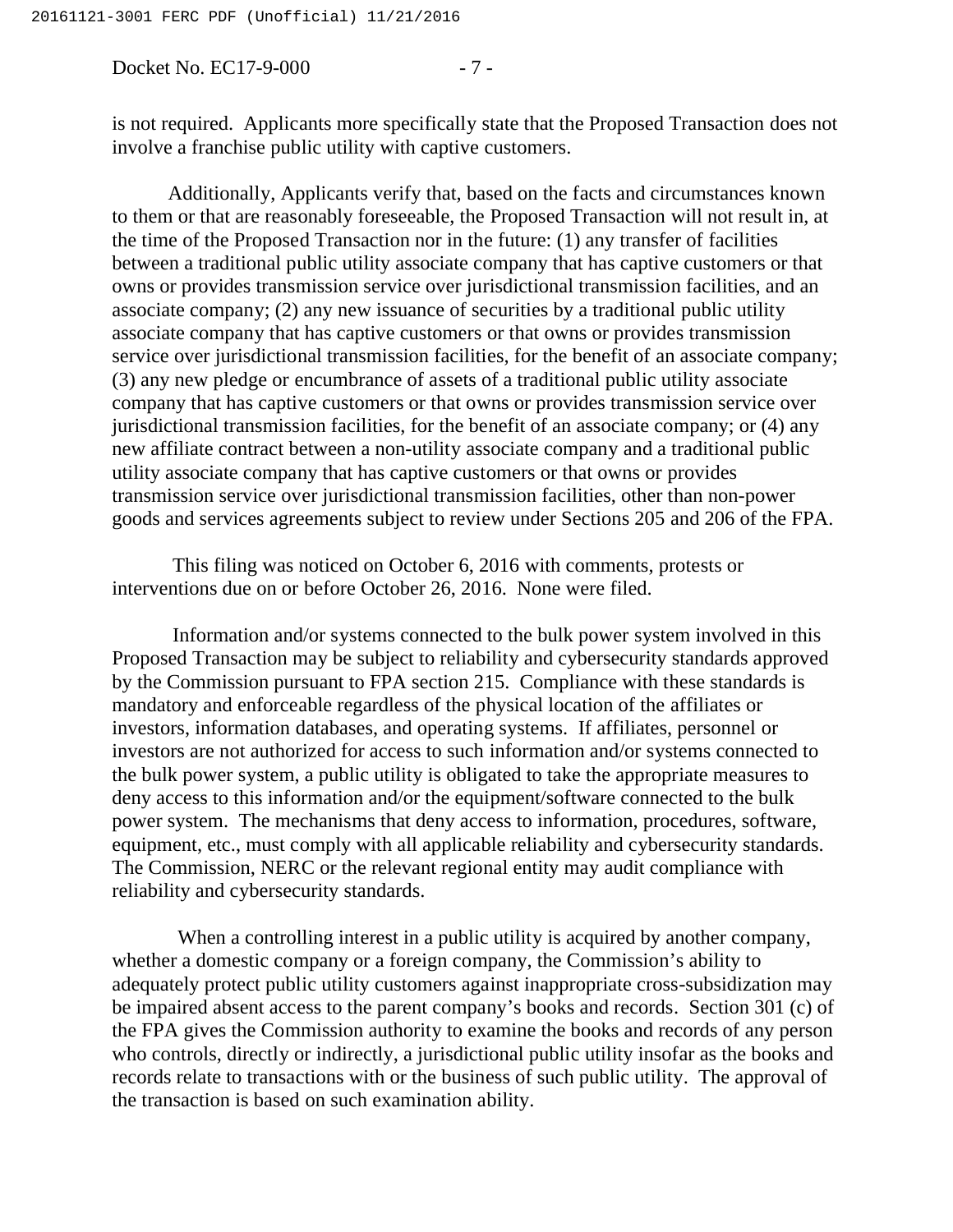Docket No. EC17-9-000 - 8 -

Order No. 652 requires that sellers with market-based rate authority timely report to the Commission any change in status that would reflect a departure from the characteristics the Commission relied upon in granting market-based rate authority.**<sup>6</sup>** To the extent that a transaction authorized under FPA section 203 results in a change in status, sellers that have market-based rates are advised that they must comply with the requirements of Order No. 652.

After consideration, it is concluded that the Proposed Transaction is consistent with the public interest and is hereby authorized, subject to the following conditions:

- (1) The Proposed Transaction is authorized upon the terms and conditions and for the purposes set forth in the application;
- (2) Applicants must inform the Commission of any material change in circumstances that departs from the facts or representations that the Commission relied upon in authorizing the Proposed Transaction within 30 days of the date of the material change in circumstances;
- (3) The foregoing authorization is without prejudice to the authority of the Commission or any other regulatory body with respect to rates, service, accounts, valuation, estimates or determinations of costs or any other matter whatsoever now pending or which may come before the Commission;
- (4) Nothing in this order shall be construed to imply acquiescence in any estimate or determination of cost or any valuation of property claimed or asserted;
- (5) If the Proposed Transaction results in changes in the status or the upstream ownership of Applicants' affiliated qualifying facilities, an appropriate filing for recertification pursuant to 18 C.F.R. § 292.207 (2016) shall be made;
- (6) The Commission retains authority under sections 203(b) and 309 of the FPA, to issue supplemental orders as appropriate;
- (7) Applicants shall make any appropriate filings under section 205 of the FPA, as necessary, to implement the Proposed Transaction; and

**<sup>6</sup>** *Reporting Requirement for Changes in Status for Public Utilities with Market-Based Rate Authority,* Order No. 652, 70 Fed. Reg. 8,253 (Feb. 18, 2005), FERC Stats. & Regs. ¶ 31,175, order on reh'g, 111 FERC ¶ 61,413 (2005).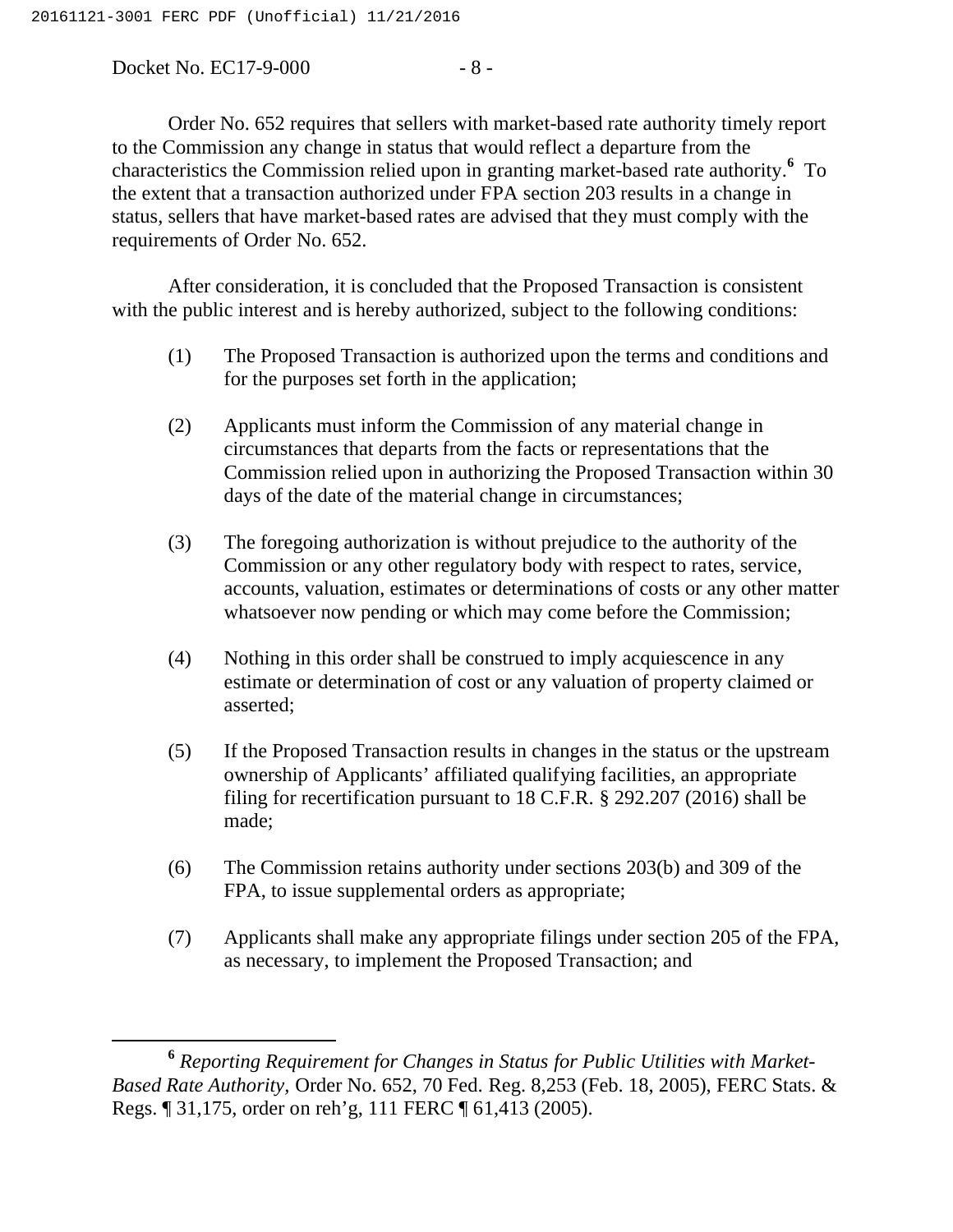Docket No. EC17-9-000 - 9 -

(8) Applicants shall notify the Commission within 10 days of the date that the disposition of jurisdictional facilities has been consummated.

This action is taken pursuant to the authority delegated to the Director, Division of Electric Power Regulation – West under 18 C.F.R. § 375.307 (2016). This order constitutes final agency action. Requests for rehearing by the Commission may be filed within 30 days of the date of issuance of this order pursuant to 18 C.F.R. § 385.713 (2016).

> Steve P. Rodgers, Director Division of Electric Power Regulation – West